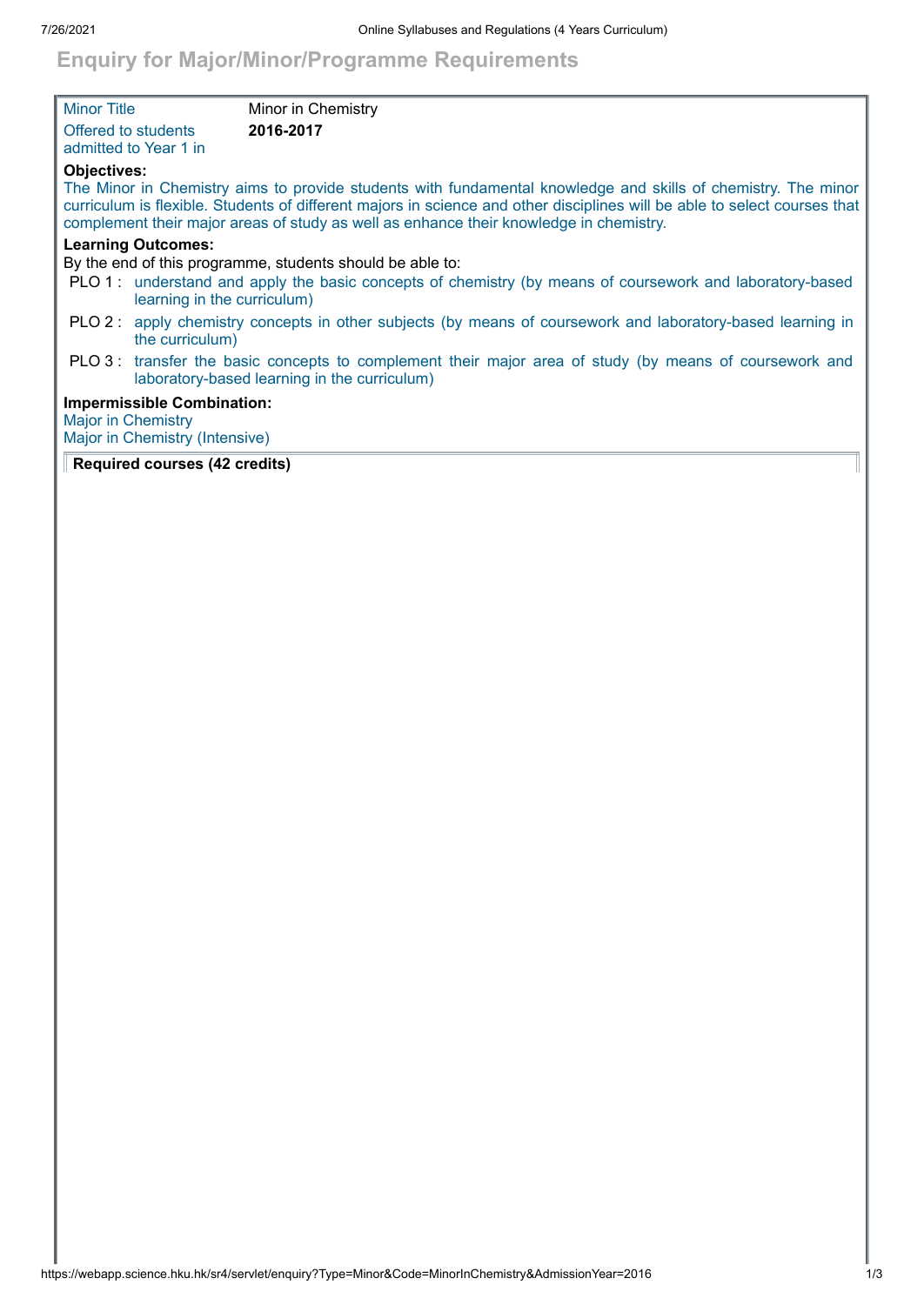| Unline Oyliabuses and Regulations (+ Tears Curriculum)<br>1. Introductory level courses (24 credits) |                                                                                                  |                         |  |  |  |
|------------------------------------------------------------------------------------------------------|--------------------------------------------------------------------------------------------------|-------------------------|--|--|--|
| <b>Disciplinary Core Courses (12 credits)</b>                                                        |                                                                                                  |                         |  |  |  |
| <b>CHEM1042</b>                                                                                      | General chemistry I (6)                                                                          |                         |  |  |  |
| <b>CHEM1043</b>                                                                                      | General chemistry II (6)<br><b>Disciplinary Electives (12 credits)</b>                           |                         |  |  |  |
|                                                                                                      | At least 12 credits selected from the following courses:                                         |                         |  |  |  |
| <b>CHEM2041</b>                                                                                      | Principles of chemistry (6)                                                                      |                         |  |  |  |
| <b>CHEM2241</b>                                                                                      | Analytical chemistry I (6)                                                                       |                         |  |  |  |
| <b>CHEM2341</b>                                                                                      | Inorganic chemistry I (6)                                                                        |                         |  |  |  |
| <b>CHEM2441</b>                                                                                      | Organic chemistry I (6)                                                                          | CHEM2441 and CHEM2442   |  |  |  |
|                                                                                                      |                                                                                                  | are mutually exclusive. |  |  |  |
| <b>CHEM2442</b>                                                                                      | Fundamentals of organic chemistry (6)                                                            | CHEM2441 and CHEM2442   |  |  |  |
|                                                                                                      |                                                                                                  | are mutually exclusive. |  |  |  |
| <b>CHEM2541</b><br>Introductory physical chemistry (6)                                               |                                                                                                  |                         |  |  |  |
|                                                                                                      | 2. Advanced level courses (18 credits)                                                           |                         |  |  |  |
|                                                                                                      | <b>Disciplinary Electives (18 credits)</b>                                                       |                         |  |  |  |
|                                                                                                      | At least 18 credits of advanced level Chemistry courses (CHEM3XXX or CHEM4XXX level), subject to |                         |  |  |  |
|                                                                                                      | prerequisite requirements. The current course list includes courses in List A:                   |                         |  |  |  |
| List A                                                                                               |                                                                                                  |                         |  |  |  |
| <b>CHEM3141</b>                                                                                      | Environmental chemistry (6)                                                                      |                         |  |  |  |
| CHEM3142                                                                                             | Chemical process industries and analysis (6)                                                     |                         |  |  |  |
| <b>CHEM3143</b>                                                                                      | Introduction to materials chemistry (6)                                                          |                         |  |  |  |
| <b>CHEM3146</b>                                                                                      | Principles and applications of spectroscopic and                                                 |                         |  |  |  |
|                                                                                                      | analytical techniques (6)                                                                        |                         |  |  |  |
| <b>CHEM3241</b>                                                                                      | Analytical chemistry II: chemical instrumentation (6)                                            |                         |  |  |  |
| <b>CHEM3242</b>                                                                                      | Food and water analysis (6)                                                                      |                         |  |  |  |
| <b>CHEM3243</b>                                                                                      | Introductory instrumental chemical analysis (6)                                                  |                         |  |  |  |
| <b>CHEM3244</b>                                                                                      | Analytical techniques for pharmacy students (6)                                                  |                         |  |  |  |
| <b>CHEM3341</b>                                                                                      | Inorganic chemistry II (6)                                                                       |                         |  |  |  |
| <b>CHEM3342</b><br><b>CHEM3441</b>                                                                   | Bioinorganic chemistry (6)                                                                       |                         |  |  |  |
| <b>CHEM3442</b>                                                                                      | Organic chemistry II (6)                                                                         |                         |  |  |  |
| <b>CHEM3443</b>                                                                                      | Organic chemistry of biomolecules (6)<br>Organic chemistry laboratory (6)                        |                         |  |  |  |
| <b>CHEM3445</b>                                                                                      | Integrated laboratory (6)                                                                        |                         |  |  |  |
| <b>CHEM3541</b>                                                                                      | Physical chemistry: Introduction to quantum chemistry                                            |                         |  |  |  |
|                                                                                                      | (6)                                                                                              |                         |  |  |  |
| <b>CHEM3542</b>                                                                                      | Physical chemistry: statistical thermodynamics and                                               |                         |  |  |  |
|                                                                                                      | kinetics theory (6)                                                                              |                         |  |  |  |
| <b>CHEM3999</b>                                                                                      | Directed studies in chemistry (6)                                                                |                         |  |  |  |
| <b>CHEM4142</b>                                                                                      | Symmetry, group theory and applications (6)                                                      |                         |  |  |  |
| <b>CHEM4143</b>                                                                                      | Interfacial science and technology (6)                                                           |                         |  |  |  |
| <b>CHEM4144</b>                                                                                      | Advanced materials (6)                                                                           |                         |  |  |  |
| <b>CHEM4145</b>                                                                                      | Medicinal chemistry (6)                                                                          |                         |  |  |  |
| <b>CHEM4147</b>                                                                                      | Supramolecular chemistry (6)                                                                     |                         |  |  |  |
| <b>CHEM4148</b>                                                                                      | Frontiers in Modern Chemical Science (6)                                                         |                         |  |  |  |
| <b>CHEM4241</b>                                                                                      | Modern chemical instrumentation and applications (6)                                             |                         |  |  |  |
| <b>CHEM4242</b>                                                                                      | Analytical chemistry (6)                                                                         |                         |  |  |  |
| <b>CHEM4341</b>                                                                                      | Advanced inorganic chemistry (6)                                                                 |                         |  |  |  |
| <b>CHEM4342</b>                                                                                      | Organometallic chemistry (6)                                                                     |                         |  |  |  |
| <b>CHEM4441</b>                                                                                      | Advanced organic chemistry (6)                                                                   |                         |  |  |  |
| <b>CHEM4443</b>                                                                                      | Integrated organic synthesis (6)                                                                 |                         |  |  |  |
| <b>CHEM4444</b>                                                                                      | Chemical biology (6)                                                                             |                         |  |  |  |
| <b>CHEM4542</b>                                                                                      | Computational chemistry (6)                                                                      |                         |  |  |  |
| <b>CHEM4543</b>                                                                                      | Advanced physical chemistry (6)                                                                  |                         |  |  |  |
| <b>CHEM4544</b>                                                                                      | Electrochemical science and technology (6)                                                       |                         |  |  |  |
| <b>CHEM4910</b>                                                                                      | Chemistry literacy and research (6)                                                              |                         |  |  |  |
| <b>CHEM4911</b>                                                                                      | Capstone experience for chemistry undergraduates:                                                |                         |  |  |  |
| <b>CHEM4966</b>                                                                                      | HKUtopia (6)<br>Chemistry internship (6)                                                         |                         |  |  |  |
| <b>CHEM4999</b>                                                                                      | Chemistry project (12)                                                                           |                         |  |  |  |
|                                                                                                      |                                                                                                  |                         |  |  |  |
|                                                                                                      |                                                                                                  |                         |  |  |  |

## **Notes:**

1. Double counting of credits is not permissible for major-minor or double-minors combinations. For a course appears as a core course ("disciplinary core") in the major-minor or double-minors, students have to make up the credits by taking replacement course in the minor. For details, please refer to "Students taking double Majors, Major-Minor or double Minors with overlapping course requirements" in the BSc syllabuses.

2. Students must have level 3 or above in HKDSE Chemistry or equivalent to take this major. Students who do not fuifill this requirement are advised to take CHEM1041 Foundations of chemistry.